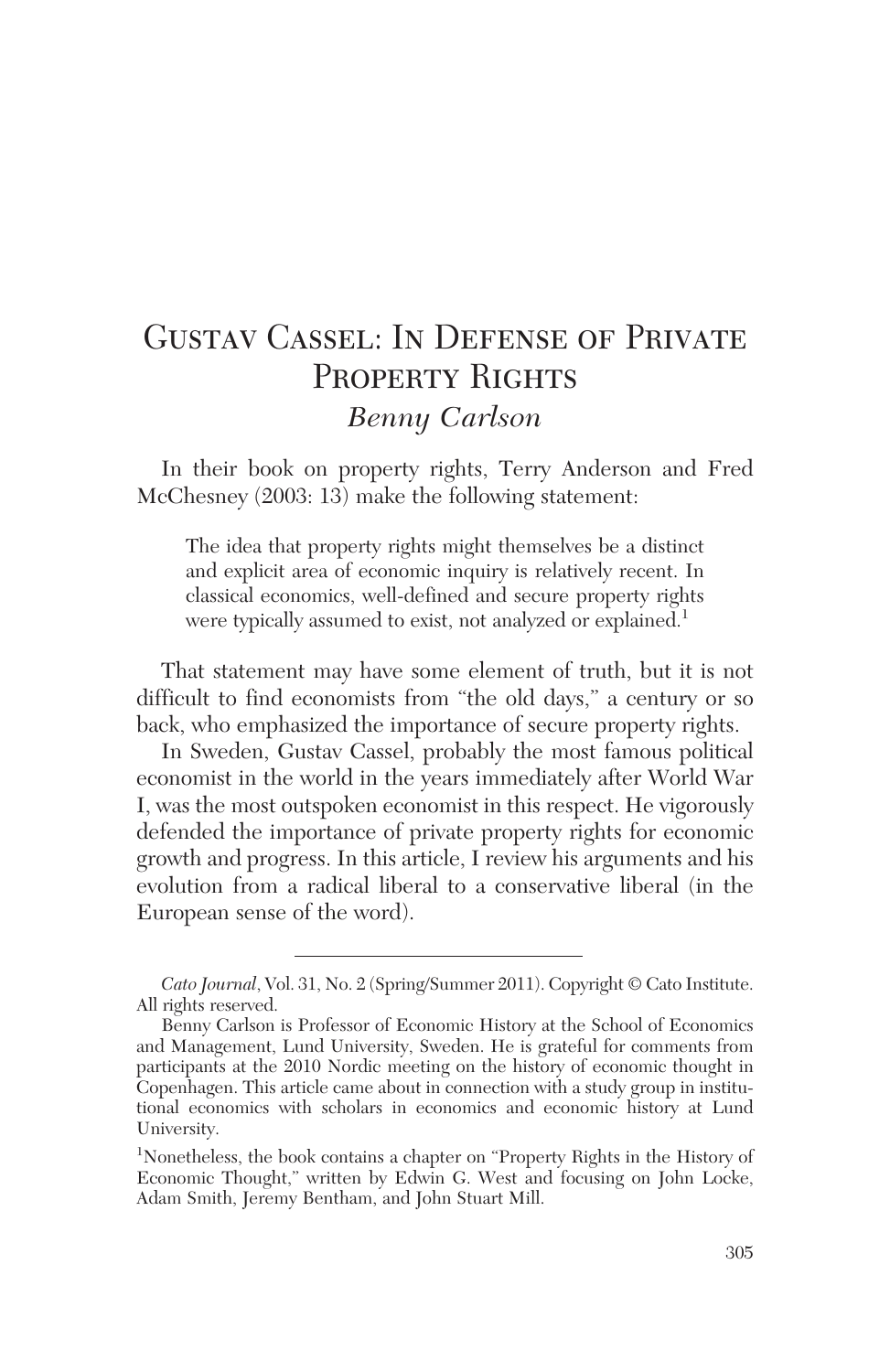# Before World War I: A Different Vein

Gustav Cassel was not always a vigorous proponent of private property rights. At the turn of the 20th century, he argued that local authorities should have the right to appropriate the incremental value of land, at least in urban areas where rising site values could be assumed almost without exception to be the result of local authority action (for example, the laying-out of streets, bridges, and parks). Cassel (1900: 485) held that it was necessary to "keep a much keener eye on the superior rights of the community at large" and cited authorities such as John Stuart Mill, Gustav Schmoller, Adolph Wagner, and Karl Bücher. In his view, one cannot give "an unlimited scope to private property rights to land" (p. 486). He went on to argue that

some lawyers are obsessed by the idea that private landed property grants its owner an absolute and exclusive right to rule over a piece of our planet all the way down to the centre of the Earth, and see no difference between this right and the right to a piece of money, but this idea should not and must not be allowed to dominate our national way of thinking generally. . . . The right to dispose of some of society's land can to a lesser extent than any other right be granted free of all those limitations which are determined by society's interests and a view to sound social development [Cassel 1900: 486].

In his programmatic book entitled *Social Policy* (1902: 110), Cassel stated: "The city has a *right* to the incremental value, which is a fruit of the costs it has laid down. One can put property rights on any philosophical footing, yet one will still not arrive at any other result."

In 1906, a land reform association was formed in Stockholm and Cassel became its first chairman. During the early years of the association's activities, he expended a great deal of energy pleading for an incremental land-value tax. In the first issue of the association's series of pamphlets, Cassel (1906: 5–6) wrote that far too much mischief had been made by the phrase "sanctity of property," which the influence of "the dogmatism of the liberal political economy" had extended beyond all reasonable bounds. "Property rights to speculation are placed on an equal footing with property rights to tilled land and a home of one's own."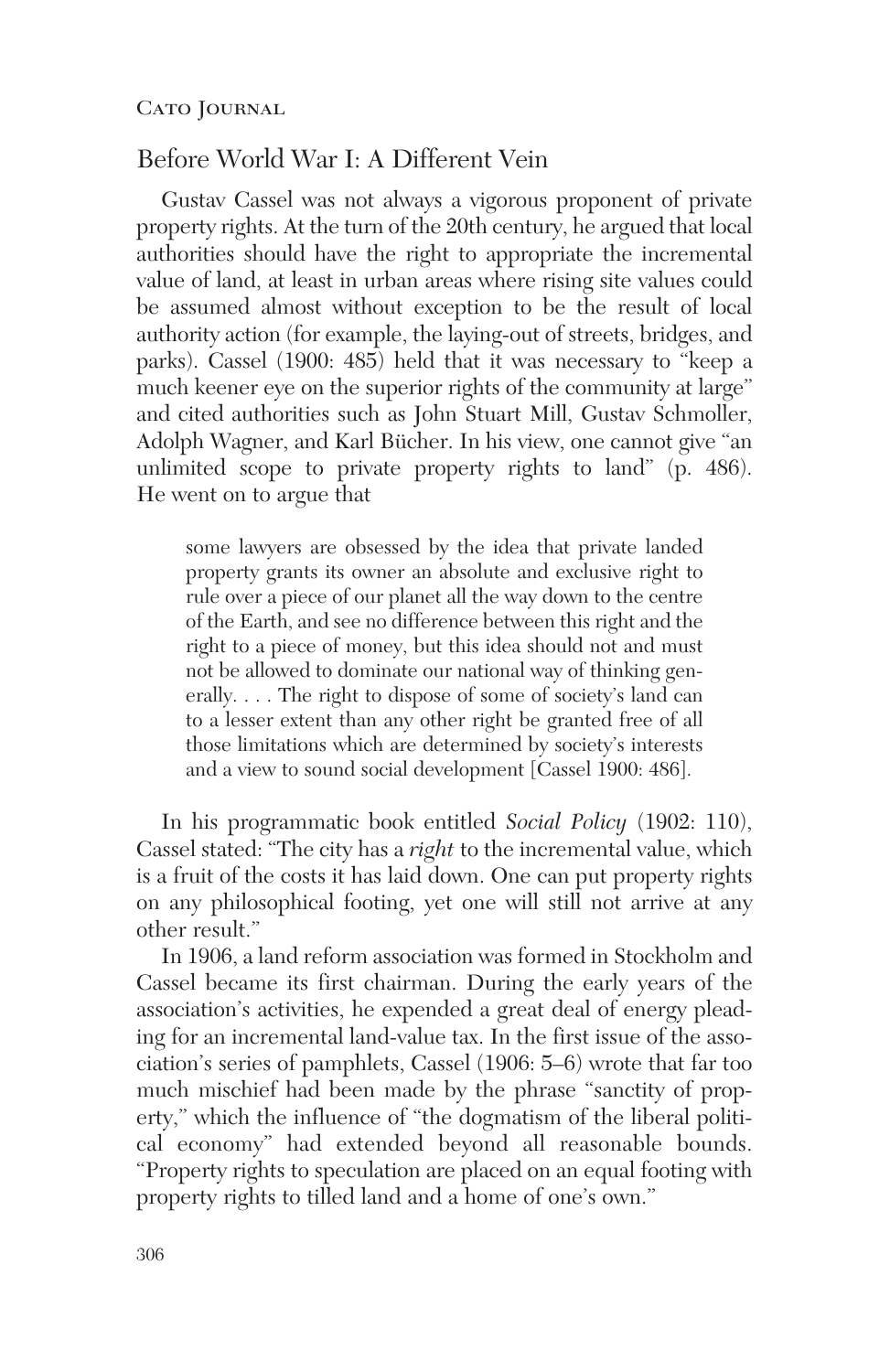Cassel's call for a tax on incremental values was a consequence of his overarching principle that taxation must be imposed wherever it does not hinder growth, an argument he explained in a newspaper article: "Fiscal policy must . . . understand how to place tax burdens so as to form the least possible impediment to a productive society. Thus taxes should not be imposed primarily on the results of productive work but on unearned incomes" (Cassel 1908).

Cassel's campaign set the political machinery moving. In 1907, several motions were proposed in the First Chamber of the Swedish Parliament for taxation of land values or incremental land values. Cassel himself was officially appointed to draft a review of taxation of unearned incremental values in certain other countries. A committee on which Cassel sat was appointed in 1909 to formulate proposals for a local incremental land-value tax. A new committee, again with Cassel as a member, was appointed in 1910 to carry the work further. In 1912, the committee submitted a report proposing statutes for an incremental land-value tax, which seems to have been written by Cassel. However, time passed, the war came, the value of money fell, and the idea of an incremental landvalue tax fell into oblivion (Carlson 1994: 193–94).

### After World War I: Capital and Progress

The war and its revolutionary aftermath had another effect: it changed Cassel's whole conception of the role of government and made him put his weight behind a different set of arguments regarding questions of property rights. In a booklet entitled *On Capital and Progress* (Cassel 1920), he stated his intention to explain the importance of private property rights for capital formation. Private property rights supplied the incentives necessary for work and thrift. The individual's assurance of being able to retain for himself the fruits of his efforts spurred him on in making these efforts, and thereby "humanity's whole economic life is being constantly raised to a higher intensity." Economic selfinterest propelled entrepreneurs to make innovations; it lay behind most productive labor and induced people to hold back their consumption, to save, and to make capital formation possible. "Human society cannot reap the benefit of all these essential and in reality indispensable advantages without secure private property rights."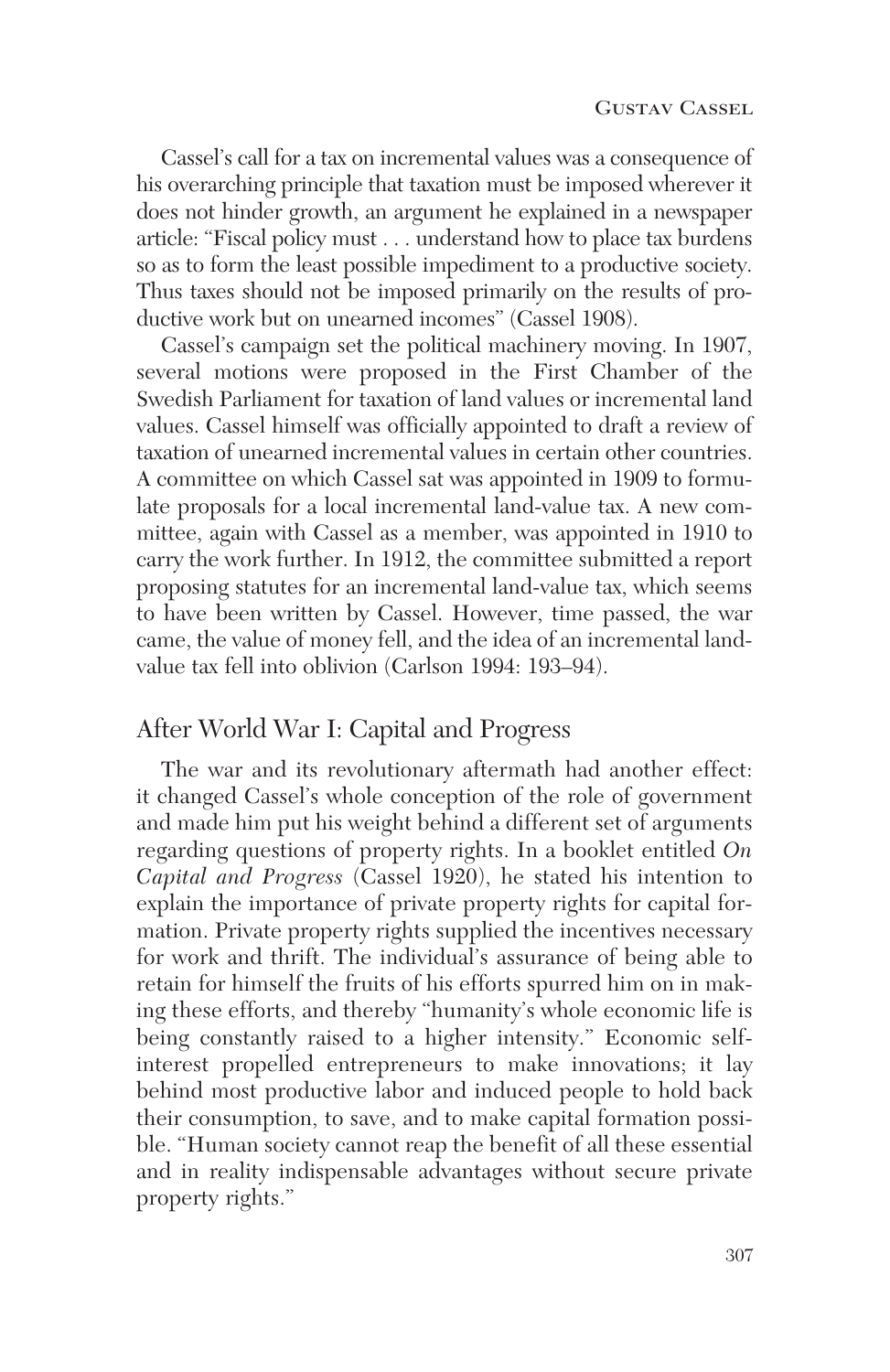CATO JOURNAL

Where the major threat against private property came from was at this time no big secret. Cassel (1920) embarked on a life-long battle against socialism:

A socialist society which abolished private property rights would soon find that it had cut away the roots of economic life and would therefore be condemned to wither away fairly rapidly. This has been predicted over and over again by economic science, but people have refused to believe it. Now Europe is crowded with examples. He who wants to see with his own eyes the effect of secure property rights being trampled underfoot now has a splendid opportunity: complete chaos where there used to be order, need and despair where there used to be wealth and confidence, hopeless indolence in work which used to be varied out with force and persistence.

Every serious threat against property rights and every arbitrariness in the legal treatment of property rights would hamper entrepreneur-ship and economic progress, and so cause unemployment and reduce the standard of living. But what about all those who had no property, no capital? Cassel's answer was this: instead of undermining owner-ship, the solution must be to increase interest in ownership in all classes of society. "A more even distribution of fortune or income is unthinkable unless this interest becomes general." Without an interest in creating a fortune people would consume their income and there would be no capital formation.

# The Mid to Late 1920s: Socialism or Progress

Cassel's most uncompromising attack upon socialism came in 1928, in a book entitled *Socialism or Progress*, in which he collected a series of articles from the daily *Svenska Dagbladet* from 1925 and onward. Earlier he had dubbed his own blend of economic science "social economics" in his major scientific work *The Theory of Social Economy* published in German in 1918, and in English in 1932.

Cassel (1928: 59) argued that socialism and social economics could to some extent agree in principle, but that they differed in practical application:

Social economics must necessarily recognize the value of society's institutions and laws according to the importance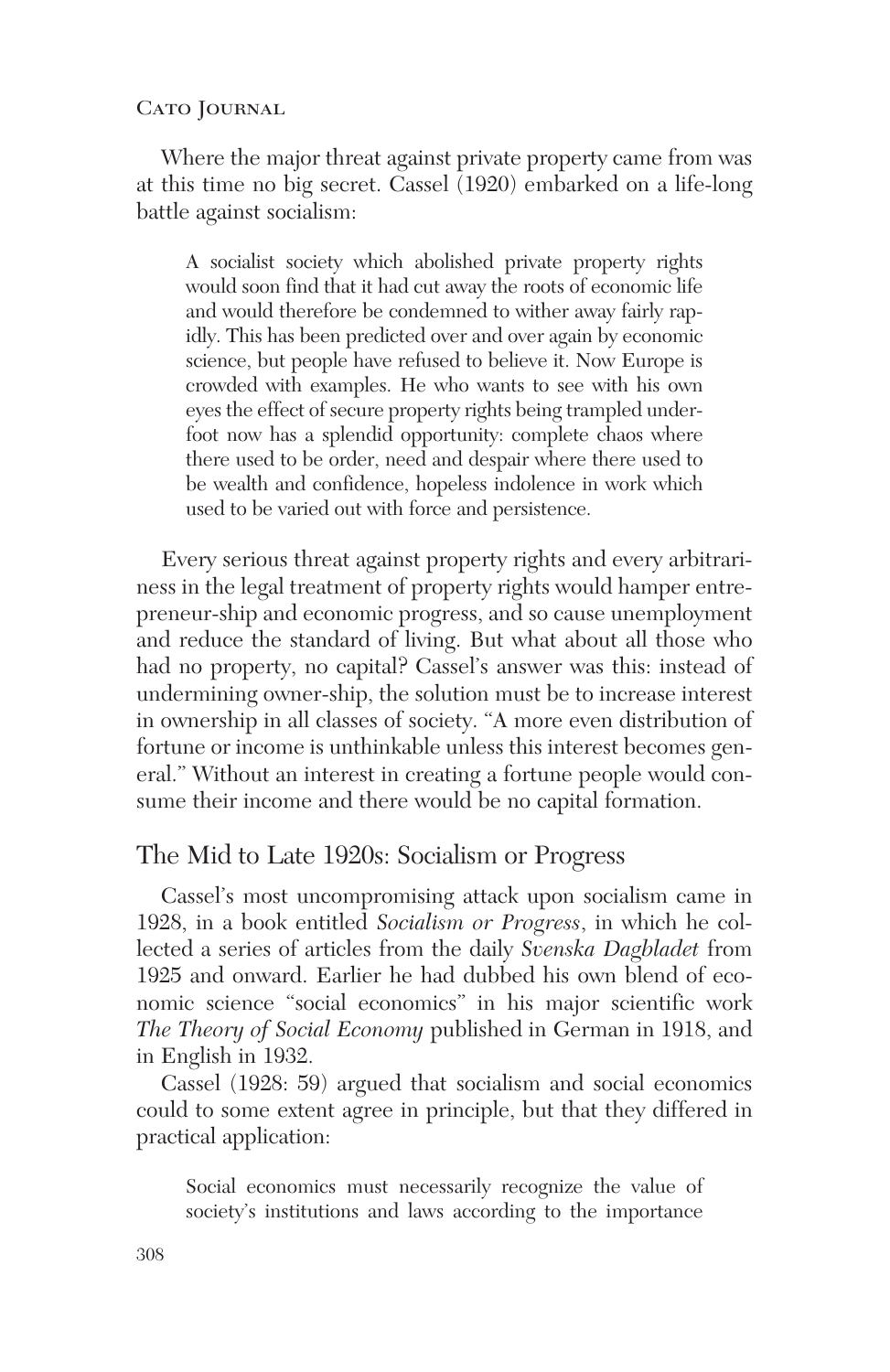that—as a long experience has shown—they have for a society's economy, and consequently the discipline must attach a very high value to private entrepreneurship and secure property rights as important foundations for what has been, in economic terms, without comparison the wealthiest period humanity has ever experienced.

In an article entitled "After and Before," written in 1926 and reprinted in 1928, Cassel emphasized the importance of property rights to land, but mentioned only farmland, not urban land. Over and over, he hammered out the importance of property rights for different sections of society: "The whole of the modern economy rests upon the security of the laborer, farmer, entrepreneur and capitalist to be able to harvest the fruits of the efforts they each make according to the conditions that applied when these efforts were made" (Cassel 1928: 96). This did not, of course, mean that these conditions could not be changed. However, any restructuring of conditions had to stay within certain limits, so that new conditions would make possible the continuation of productive labor. Economic life had to be guided by a certain conservatism. The big mistake made by radicals was that they were always "keen on appropriating what seems advantageous at the moment," regardless of future consequences. It was very easy for a government to tax an entrepreneur or depositor *after* they had made their efforts, but any responsible government had to have in mind what had come *before* in order not to eradicate incentives necessary for progress.

#### The 1928 Elections: Showdown with Socialism

In 1928, political antagonisms in Sweden became keener. Both conservatives and socialists were on the offensive in view of the upcoming parliamentary elections, the so-called Cossack elections. According to Cassel, the Social Democrats were no better than the Bolsheviks; they were only slower:

Socialists of the Western world want to proceed with certain moderation and carry out their program piecemeal. This moderation should not be highly appreciated. The method used by the Bolsheviks of immediately eliminating private property rights has the advantage of immediately demonstrating the complete impoverishment of society which must follow from it. . . . Either we acknowledge that private property rights have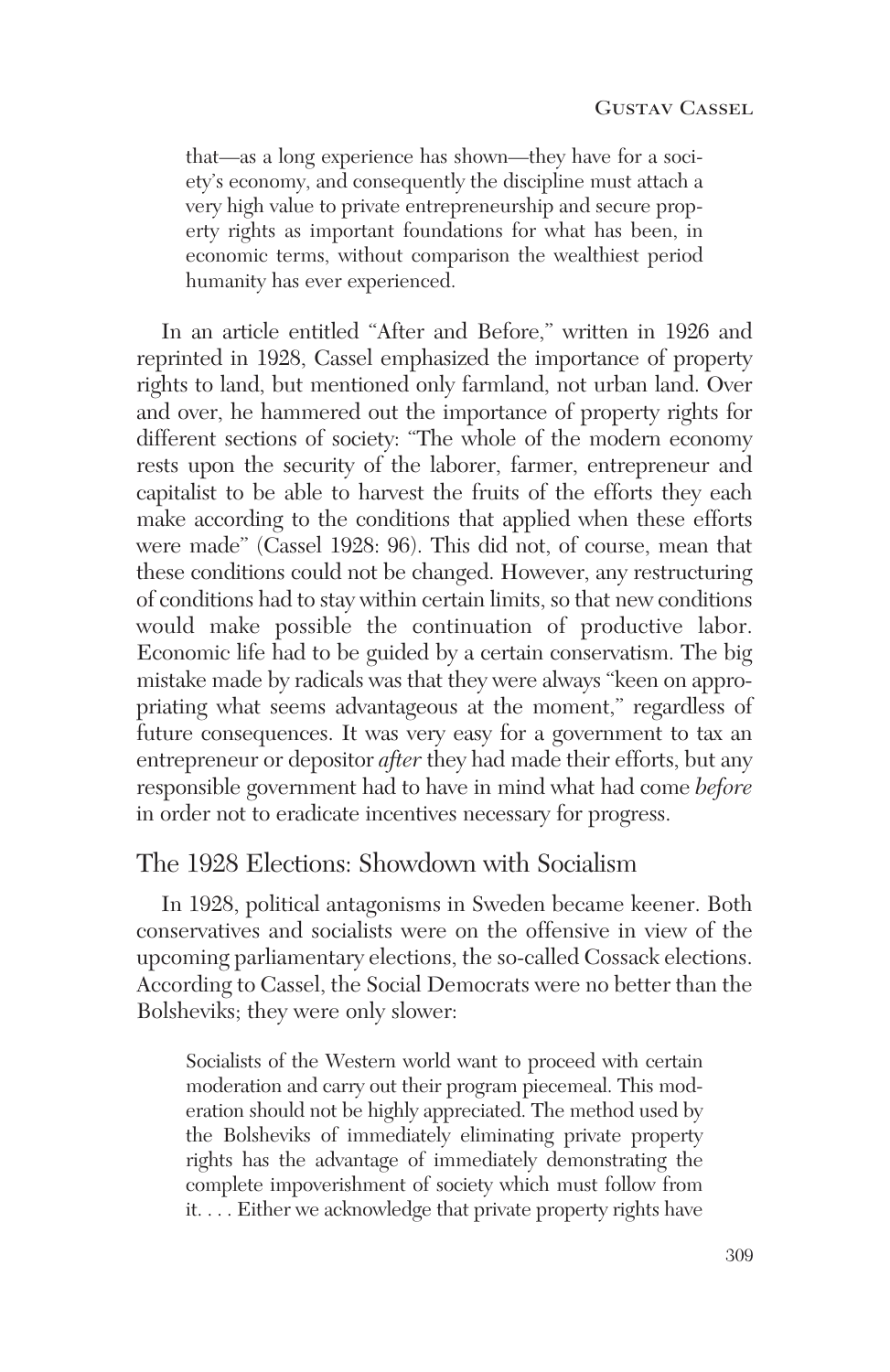#### CATO JOURNAL

fundamental importance for our entire social economic order and thereby also for the well-being of our entire nation, or we want to get rid of private property rights as being detrimental to society's interest. In the latter case Bolshevism shows the way. However, in the former case we must, in the interest of all social classes, stand up for a powerful and steadfast defense of private property rights and in no way accept the gradual undermining and piecemeal deconstruction of this legal system, which is now pursued by doctrinaire socialists keen on experimenting but without any real insight into the deeper context of the social economy [Cassel 1928: 179].

Cassel launched a powerful onslaught against the Social Democrats' tax motions in several articles during the spring and summer of 1928. In a motion on the inheritance tax, Ernst Wigforss, a leading Social Democrat, argued that "poverty is endured with equanimity when it is shared by all." Cassel (1928: 196) sarcastically replied, "And this is the social economic wisdom on which the Sweden of the future is to be built!" Socialists wanted to abolish private fortunes, but at the same time imagined that these fortunes would always be there as objects for plundering. And once again Cassel raged against the "piecemeal frittering away" with which socialists pursued their tax policy. "Let us rather at once decide the whole question of whether private property rights have any justification or not." Secure property rights were the foundation on which present society was built. "One must be very easygoing to embark on a policy which must eventually end in the annihilation of these private property rights, rights so extraordinarily important for the social economy" (Cassel 1928: 199).

In August, close to the elections, Cassel (1928: 201) dubbed Swedish socialists "enemies of property rights" in the headline of an article and made the following appeal: "The ballot must be cast for or against the preservation of private property rights in this country." If a temporary socialist majority in Parliament could decide by how much an individual would be allowed to raise his or her income or fortune over the medium level, then the essence of property rights would evaporate. As Cassel (1928: 203, 205) wrote, "The essence is *security* in the possession of what one has acquired. If this security is lost, the basic motive for all economic effort surpassing the needs of the moment is eliminated, and property rights will thereby have lost their value as a social institution. . . .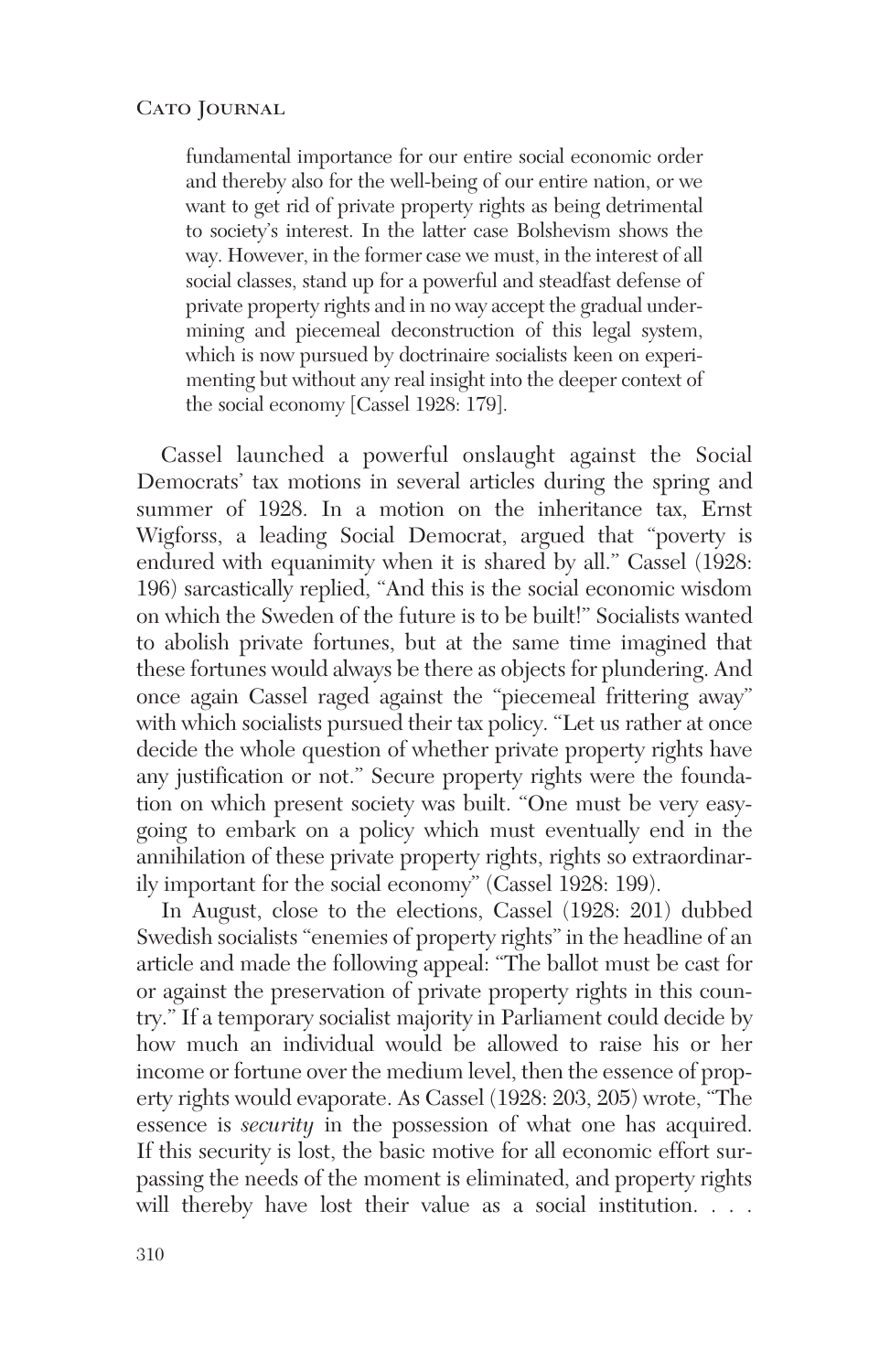Undermine private property rights and the whole social economy is doomed to slide into an indescribable chaos."

Cassel's final appeal before the elections was headlined "In Defense of Enterprise." Once again, he stated that a weakening of private property rights would weaken entrepreneurship and thereby reduce production, national income, and the standard of living. "This result is unavoidable and will present itself quite independently of clumsy attempts by socialist prophets to draw up lines between different kinds of property rights" (Cassel 1928: 216).

Why, then, were private property rights so essential? Cassel (1928: 213, 227) had a couple of answers. First, private ownership is vital to the human appetite for working and saving. "The socialists' ideal man, who merely toils away and saves in order to let a socialist government commandeer what he has saved and then is ready at once to resume his work of Sisyphus . . . is really quite rare." Second, public capital formation is generally less effective than private; it often results in ostentatious buildings and other luxuries to show off to "astounded foreigners."

### After 1928: Triumph and Retreat

After the elections, which were a success for the Conservative party, Cassel (1928: 230) was triumphant: "The elections of 1928," he exclaimed, had finally "done away with the stupid socialist preaching, aimed at dividing us into a small privileged class on the one side and on the other side the so-called 'people,' fighting to 'become master of their own house.'"

However, Cassel's moment of joy did not last for long. One year later, the Wall Street crash marked the beginning of the Great Depression and an era of exceptional government activity. In 1932, the Social Democrats came to power in Sweden, a power they would retain without interruption for 44 years. Cassel was forced into a long retreat, but never surrendered his ideals. He did not develop his arguments concerning property rights any further than he had done at the height of his day, in his book published in 1928, but he kept on repeating his warnings into old age. In 1942, when he was 76 years old and had only three more years to live, he wrote:

If one denies private property rights, one is obliged to demonstrate how a social economy will be able to flourish without such rights. If one admits that one cannot dispense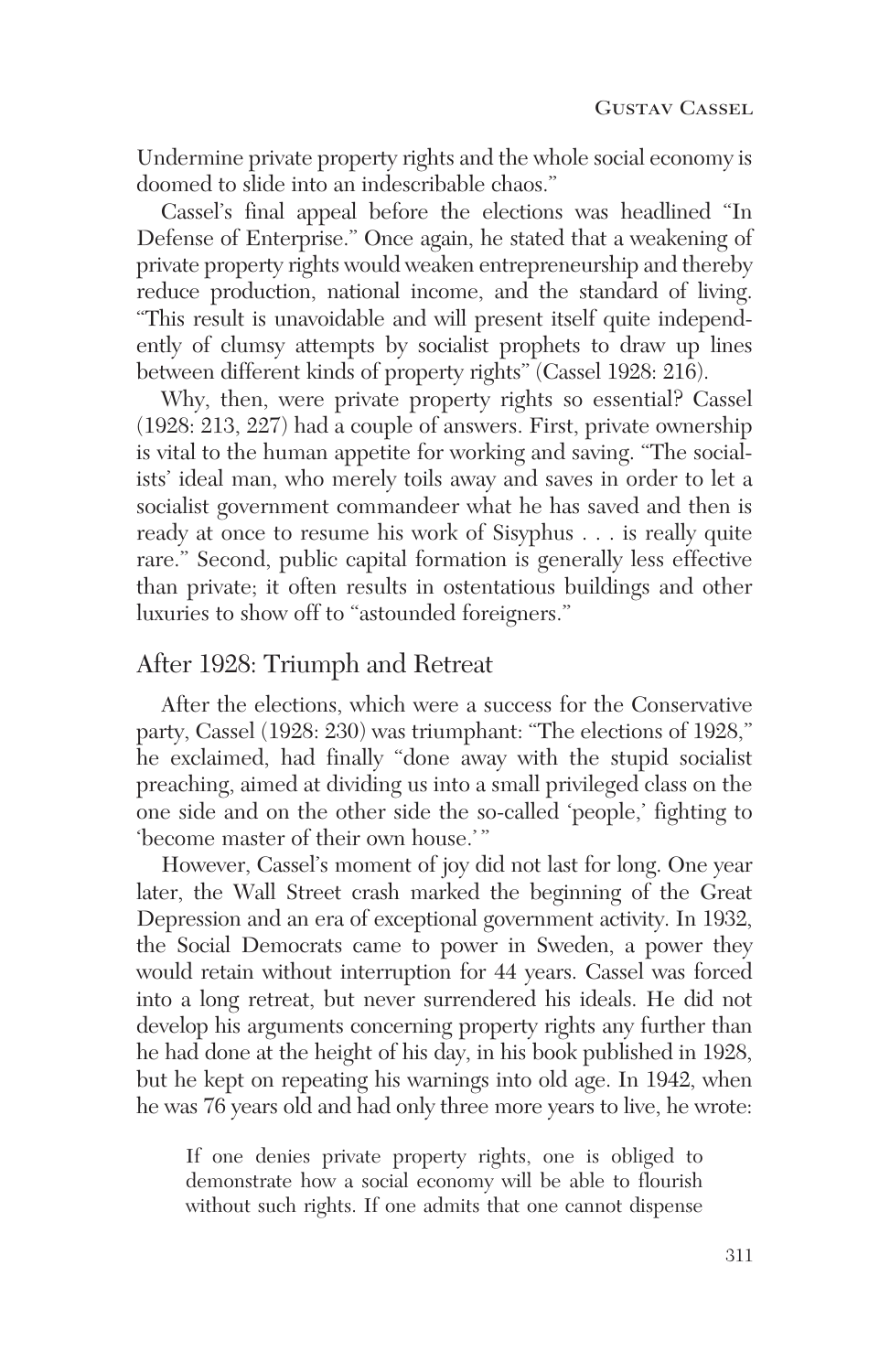with the present social economy, and that, on the contrary, it is of essential importance for national wealth and continued progress, then one must also accept private property rights, which is one of the basic prerequisites for our social economy. Socialism does not want to accept this inevitable either–or. It wants to have the blessings of private property rights and at the same time be free to deny its justification and curtail it all the way to annihilation [Cassel 1942: 137].

## Conclusion

If economists have only recently focused on property rights, and in the past just assumed the existence of secure property rights, Gustav Cassel must be the exception that proves the rule. (One might suspect that there are more exceptions and perhaps thus no rule.) He did not assume their existence. He defended them vigorously and spared no pains in convincing the general public of their importance for economic growth and progress.

Cassel's argumentation went in very different directions before and after World War I. Before the war, he had been a radical liberal who argued for a tax on incremental land values in cities. After the war, he turned into a conservative liberal, his reasons being the experiences of "wartime socialism," revolutionary outbursts in Europe in general and in Russia in particular, and the political advance of the Social Democrats and other socialists in Sweden. He now focused on the importance of private property rights, the rights of workers, farmers, entrepreneurs, depositors, and capitalists. Without secure property rights, these people would have no incentives—other than that of mere subsistence—to work, innovate, save, and invest.

According to Cassel, socialists did not grasp the importance of *before* and *after*. After all efforts had been made by members of society, government could very well tax or confiscate income and wealth. However, there would then be no future incentives for people to work and save, and thus no more wealth to grab. Secure property rights lay behind the amazing economic growth in Western societies; arbitrariness in this area would lead to a poverty "shared by all" as expressed by such leading Social Democrats as Ernst Wigforss.

Cassel, of course, did not see the existing distribution of property as fixed once and for all. He felt, however, that instead of aiming at destroying private ownership one ought to try to increase general public interest in it. The structure of ownership could be changed